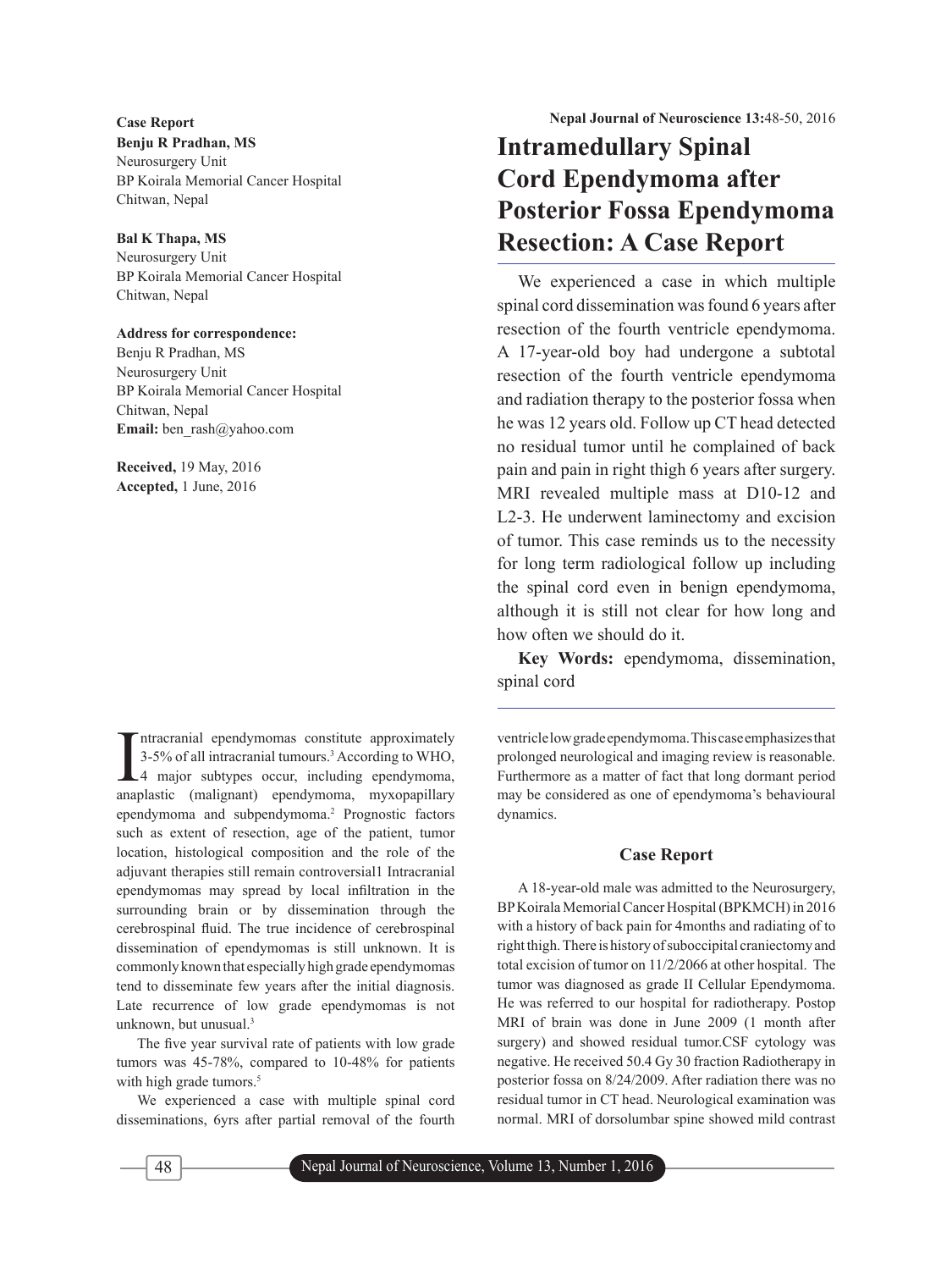

*Figure 1: Preoperative MRI T1 of dorsolumbar spine with contrast, sagittal and axial images, showing two contrast enhancing intradural lesions at D10-12 and L2-3*

enhancing solid and small non enhancing cystic lesion displacing conus medullaris toward right side at D12 and L2/3 **(Figure 1)**.

He underwent D10/12 and L2/3 laminectomy and total excision of intramedullary tumor on 20/11/2072 **(Figure 2)**. Postoperatively he complained of weakness of left lower limb with power 3/5 on hip flexion and 4/5 on knee extension and hospital stay was 12 days.

On follow up after 1 month he complained of burning micturition and weakness of left lower limb power 4/5, reflex 3+ on left ankle, decreased sensation on medial part of foot and lateral part of left leg. Wound was healthy. HPE showed Ependymoma Gr II.

#### **Discussion**

Proliferation and dissemination kinetics of ependymomas still remain unpredictable. Previously reported extremely rare events emphasized that ependymomas should be followed for a long term period. But the frequency and extent of radiologic follow up is still controversial.<sup>3</sup>

Lyons et al reviewed the literature published before 1990 and found that only 3% of 219 low grade infratentorial ependymoma developed spinal seeding. Vanuytsel et al also reviewed the literature and found that high grade tumor, infratentorial location and residual tumors at primary site were risk factors for seeding. Although most cases of dissemination became symptomatic within five years concomitantly with local recurrences a few cases disseminated later.<sup>5</sup>

Salazar et al reported late recurrence of ependymoma to be rare (90% of them occur before four years after initial diagnosis.4

#### **Surgical treatment**

The treatment of choice for intracranial ependymomas remains resection as extensive as possible which prolongs OS and decreases the rate of CSF dissemination.<sup>6</sup>



*Figure 2: Postoperative MRI of dorsopumbar spine, T2 saggital and axial images, showing complete excision of both the lesions* 

Of particular interst is the fact that 83% of the patient with gross total tumour resections never developed disseminated disease, where as 71% of the patients with subtotal resections demonstrated dissemination. The importance of total resection at the initial surgical attempt must be emphasized because a patient with residual tumour is 5.3 times more likely to suffer from disseminated disease eventually ( $p = 0.02$ , chi square).<sup>1</sup>

#### **Adjuvant therapy**

Considering the fact that intracranial ependymoma relapse occurs predominantly at the primary tumor site radiotherapy should be focused on local control, especially for Gr II ependymoma.<sup>6</sup>

Benefits of postop radiation are controversial for Gr II ependymomas. When low grade ependymomas are completely resected, the prognosis is fairly good without radiation. Thus radiotherapy is indicated in cases of malignant ependymoma and partially resectable primary or recurrent benign ependymoma.<sup>6</sup>

#### **CSF Dissemination**

Rezai et al reported that younger patients whohad undergone subtotal resection or harbored high grade tumour had a substantial risk for suffering disseminated disease during their clinical course. Thus it is very important to diagnose the histological characteristic of ependymomas accurately to predict the future risk of CSF dissemination, which is almost always fatal.<sup>6</sup>

Surveillance with periodic contrast enhanced MRI is mandatory at least once every 3 months even after imaging proven complete remission.<sup>6</sup>

# **Conclusion**

Since partially resected low grade ependymomas can recur frequent imaging is necessary to find out local recurrence and spinal dissemination.